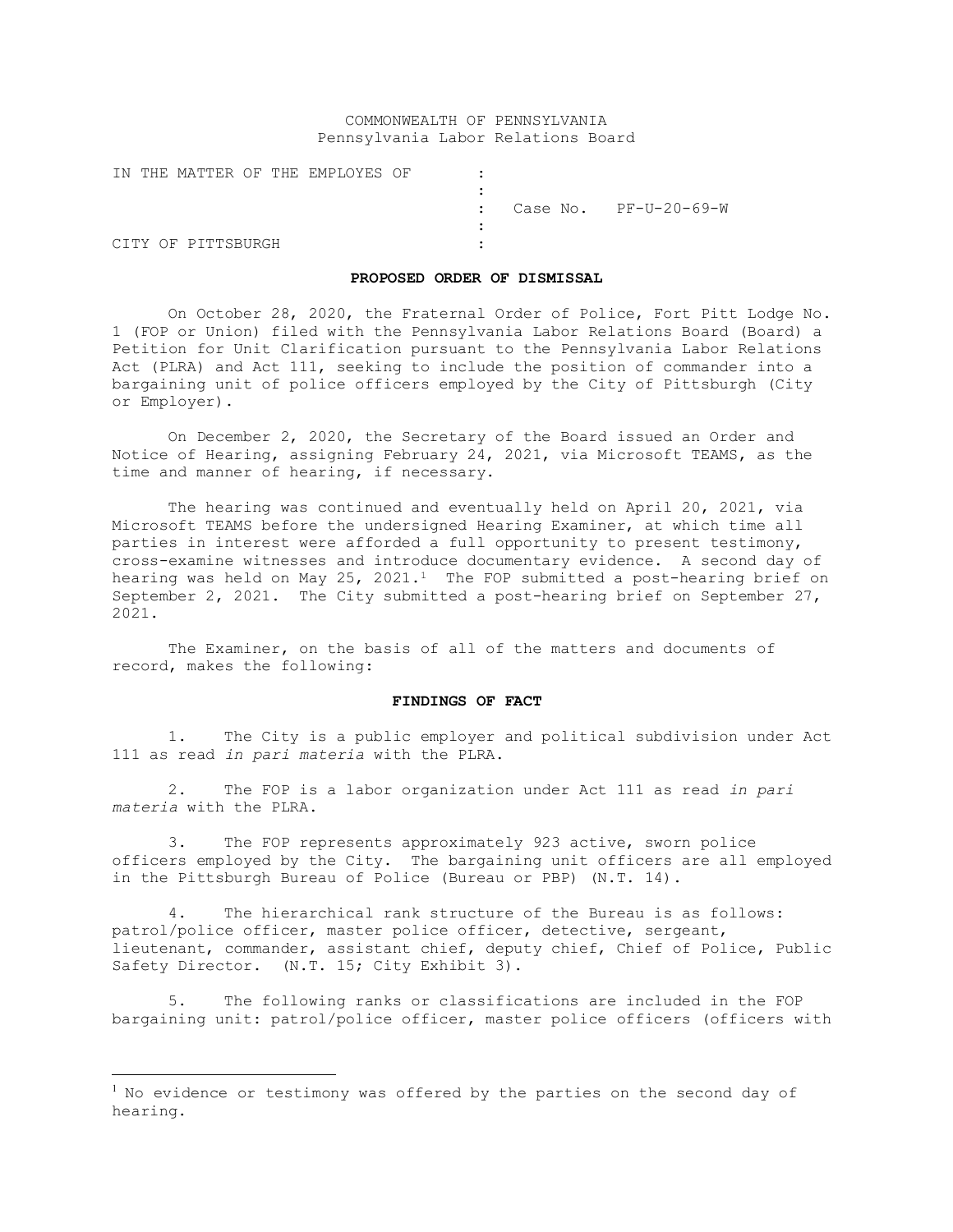more than 15 years of service), detectives within the investigative bureaus, sergeants, and lieutenants. (N.T. 14).

6. The FOP has represented officers up to and including lieutenant since at least the early 1990s. (N.T. 16).

7. At the time of the hearing, there were 13 commander positions in the Bureau. (N.T. 31-32).

8. Commanders are responsible for patrol zones and specialized units. The City of Pittsburgh is divided into 6 patrol zones, each with a commander assigned. There are two commanders of special deployment (SWAT, K-9, River Rescue, Mounted Unit, Bomb Unit, etc). There is a watch commander. There is a commander of the Narcotics and Vice unit. There is a commander of Major Crimes unit. There is an administration commander. There is a commander of the report and records room. There is a Chief of Staff commander. And there is a commander of the Office of Strategy, Responsibility and Accountability (OSAR). The OSAR commander and the chief of staff commander report directly to the Chief of Police. (N.T. 33-35, 98- 99; City Exhibit 4).

9. Commanders are sworn police officers and perform police work. They wear uniforms and work directly with members of the bargaining unit. The have the same Commonwealth certifications as bargaining unit police officers. (N.T. 21-22, 32).

10. The Bureau's Organizational and Rank structure document describes commanders in the following manner: "A Police Commander shall provide executive management and leadership to an operational unit, under the direction of the Chief of Police, Deputy Chief, or an Assistant Chief of Police. The Commander exercises command and control of operations, administration and command supervision of personnel within their respective units." (N.T. 98; City Exhibit 3, 4).

11. Christopher Ragland is a police officer employed by the City. He has been a commander since March 2015. Ragland started as patrolman in 1994. He was promoted to lieutenant in 2001. He was then promoted to commander in 2015. Ragland is currently the commander of OSAR. He also served as a zone commander. He reports directly to the Chief of Police. OSAR is responsible for policy review, accreditation, and generally reviewing best practices for the Bureau. Ragland has a lieutenant and five detectives assigned to him as staff. OSAR reviews all Bureau procedural orders every 24 months. If a change in policy is needed, Ragland and OSAR review relevant best practices and get feedback from affected units. Then Ragland and OSAR would put together a draft policy which would go to command review. Command review consists of about 44 city employes including in the Law Department. After the policy is reviewed by the Command review, it goes to the Union, the Civilian Police Review Board and the Human Relations commission for review. Then, ultimately, it is sent to the Chief of Police for signature. For initiatives, which differ from formal policy, the Chief of Police directs Ragland and OSAR to review a initiative. Ragland, as commander, does not initiate a change in a policy or initiate new policy. The Chief of Police is responsible for implementing any policies which come from OSAR. Not all of the policy recommendations made by Ragland and OSAR are followed by the Chief of Police. (N.T. 29-41, 54-56, 116; City Exhibit 10).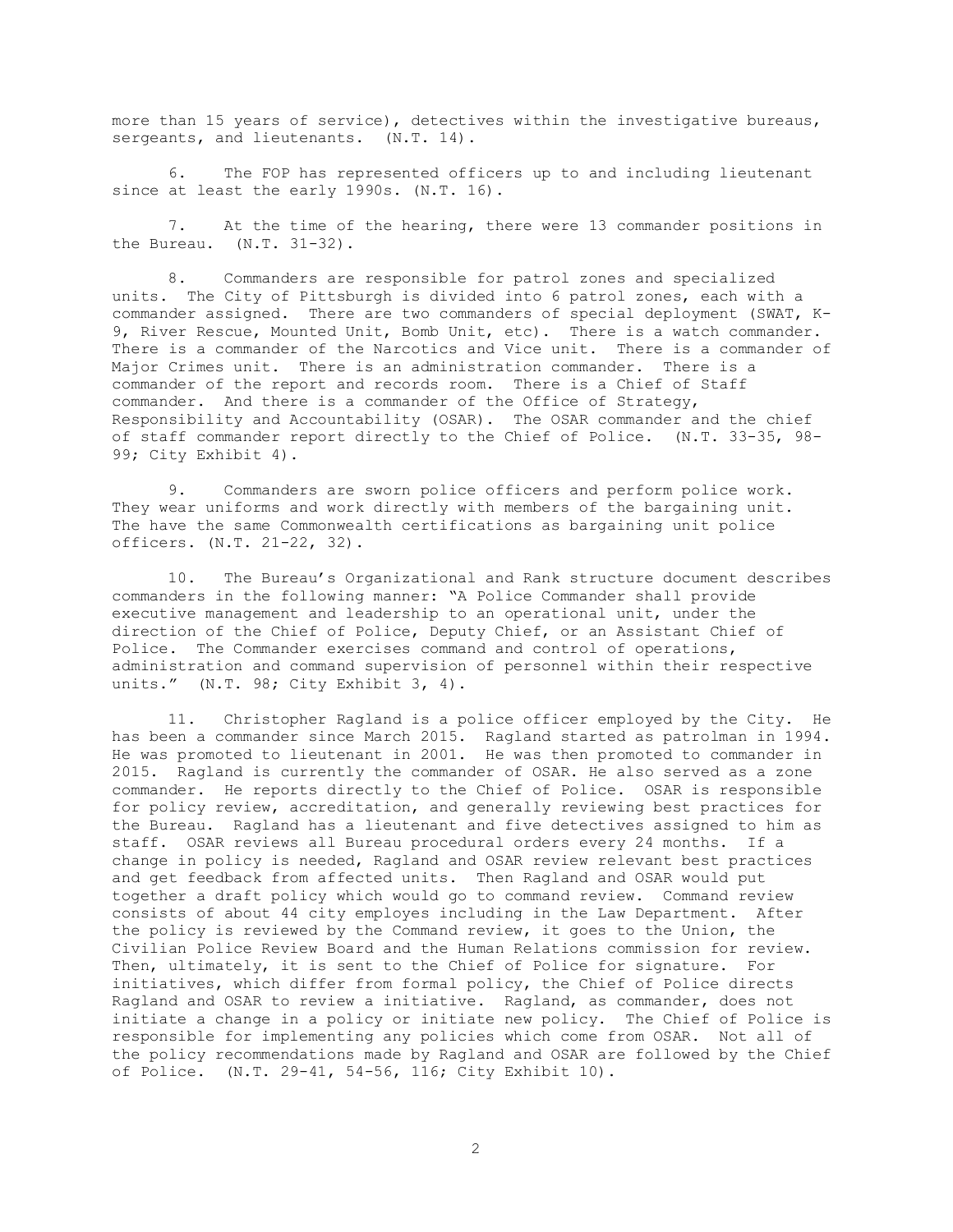12. Commanders are involved in the Bureau hiring process. Commanders have been part of the three-member panels that administer the oral portion of the job application process for prospective police officers. There is also aseparate written component as part of the job application process. Commanders serve with lieutenants and sergeants on this oral panel. The oral panel makes a recommendation to hire or not hire candidates. The recommendation goes to the Chief of Police. (N.T. 41-44).

13. Commanders, as well as all other supervisors in the Bureau, can initiate discipline. The process begins with the write-up of a disciplinary action report (DAR). This report then flows up the chain of command. There will eventually be a disciplinary hearing with the Chief of Police who makes a recommendation as to discipline. The recommendation then goes to the Public Safety Director who has final say. Supervisors (sergeants, lieutenants and commanders) can recommend oral reprimands, written reprimands, or suspensions. They cannot recommend termination. (N.T. 42-43, 119-120, 132).

14. Ragland, as a commander, follows the following procedure when recommending discipline for an employe under his command. Ragland would first alert the Assistant Chief. Ragland would then serve the DAR and make sure the employe understood it and ask for a response. Then Ragland would make sure the employe signed the report, Ragland would sign it, and then send the report to the Chief of Police and up the chain of command for recommendation. (N.T. 42-44; FOP Exhibit 12).

15. From time to time, as a commander, Ragland would give statements to the media. The request to make a statement comes from the Public Information Officer (who is part of the Public Safety Department and not the Bureau). (N.T. 44-45)

16. As commander, Ragland has had no authority with respect to budgets. (N.T. 46).

17. John Fisher is a commander in the Bureau. He has been employed by the Bureau since 1988. He started as a patrol officer. He was then promoted to detective. By 1995 he was promoted to sergeant. He was promoted to commander in 2018 where he was assigned to the administrative branch where he oversaw the Office of Policy and Accreditation and Professional Standards (eventually abolished and turned into OSAR), the Pittsburgh Police Training Academy, the Office of Municipal Investigations, and the property room. In February 2021, he was reassigned as commander for Zone 3. In Zone 3, Fisher oversees 3 lieutenants, 10 sergeants, 8 plain clothes detectives, and approximately 100 patrol officers. (N.T. 69-72).

18. Fisher has initiated discipline. He also has directed sergeants and lieutenants to initiate discipline. To start a discipline action, Fisher would draft a DAR or review a DAR drafted by a sergeant or lieutenant. Then Fisher sends a copy of the DAR to the Assistant Chief of Operations for review. The DAR is served on the officer and then forwarded through the chain of command: the Assistant Chief, the Deputy Chief and then the Chief of Police. Each review the DAR, can make their own recommendations, change the discipline, or dismiss the DAR. Ultimately, there would be a disciplinary hearing with the Chief of Police. The Public Safety Director has the ultimate oversight of the discipline action. (N.T. 72-76).

3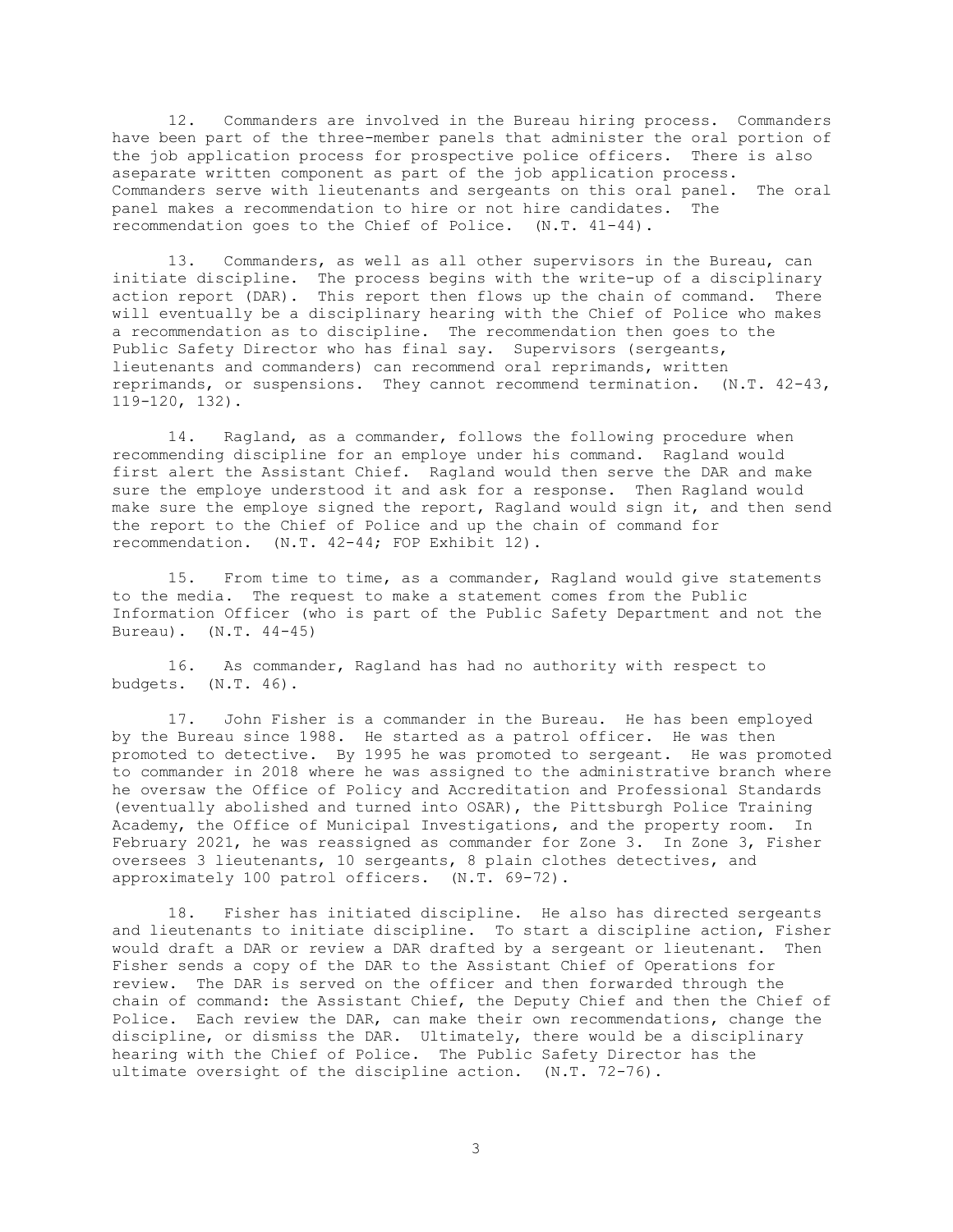19. As commander, Fisher has "hired overtime" which means utilized overtime in his zone. Sergeants and lieutenants can also "hire overtime".  $(N.T. 76-77)$ .

20. As commander, Fisher has participated in community meetings and community events. Fisher sometimes delegates the responsibility to attend these public meetings to sergeants and lieutenants. (N.T. 79-80).

21. As commander, Fisher is not involved in any budget process, other than making requests. (N.T. 80-81).

22. As commander of the administrative branch, Fisher made selections for vacancies in his unit. He and his staff put out a solicitation of interest, conduct interviews of candidates and made the final determination which would be forwarded to the Assistant Chief. The recommendation was mostly followed, but sometimes the Assistant Chief wanted a different person in a particular position. (N.T. 82-83).

23. As zone commander, Fisher approved overtime details to deal with public complaints about, for example, disorderly pedestrians and speeding vehicles. (N.T. 85).

24. Scott Schubert is the Chief of Police. He was promoted to commander in 2007. He was commander in charge of the Special Deployment Division. In 2008 he was also made commander of zone 6 in addition to the previous duties. He was promoted to Assistant Chief of Operations in 2014. He was made Chief of Police in 2017. (N.T. 92-99).

25. Commander Eric Holmes is the Chief of staff and reports directly to the Chief of Police. Commander Holmes is responsible for the Real Time Crime Center. He was responsible for implementing the Bureau's participation in the Department of Justice community program under then-President Obama. Holmes is responsible for attending meetings on behalf of the Chief of Police including regional committees, and the Human Relations Commission. Holmes coordinates with the University of Pittsburgh and other local universities. Holmes is responsible for coordinating dignitary protection. When meeting with other organizations and the community, Holmes has the authority to speak for the Chief of Police and make commitments on behalf of the Bureau. Holmes is responsible for approving or disapproving all purchases within the Bureau. (N.T. 99-101; City Exhibit 8).

26. A memo entitled "PBP Chief of Staff: duties, responsibilities and current projects" dated January 1, 2019, is an accurate list of duties for the Chief of staff. The memo lists the following duties for the Chief of Staff commander:

> •City of Pittsburgh Bureau of Police Site Coordinator for the National Initiative •City of Pittsburgh Bureau of Police LGBTQIA+ liaison •City of Pittsburgh Bureau of Police Multi Cultural Unit liaison •Complete the yearly Duty Commander schedule •Approve all travel / training requests Bureau wide •Approve all purchases Bureau wide after they are reviewed by Personnel and Finance manager Lee Schmidt •Attend meetings on behalf of the Chief of Police as assigned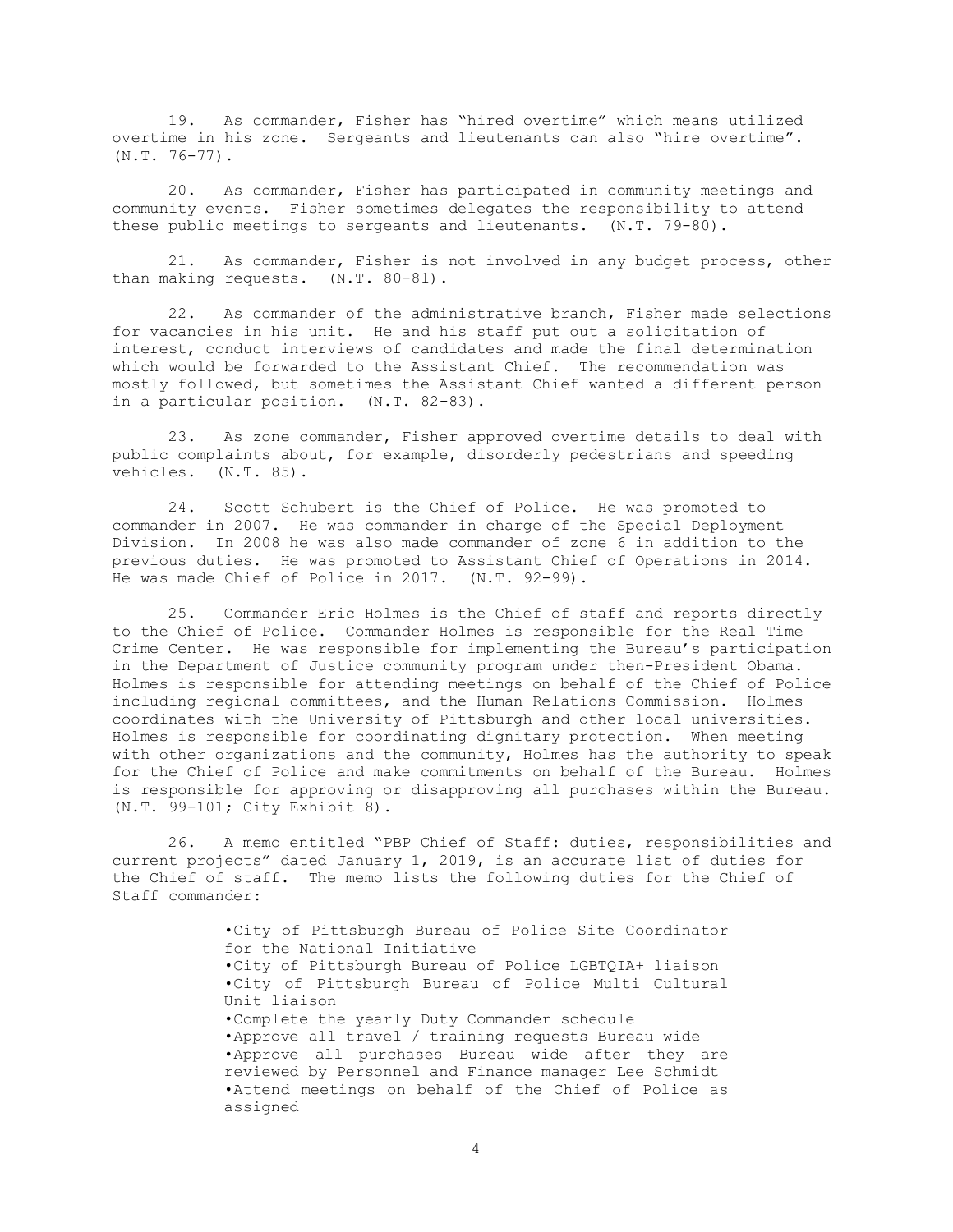•Complete the command staff meeting agenda •Chief's suite administrative support staff liaison •Administrative Duties as assigned

(N.T. 102; City Exhibit 8).

27. With respect to approval of Bureau wide purchases, Commander Holmes' list of duties memo has the following entry: "Every member of the PBP is required to submit a special (memo) via their chain of command when requesting the City of Pittsburgh purchase items related to job functions and duties. The memo is reviewed and approved by the Personnel and Finance Deputy Director prior to the Chief of Staff [Commander Holmes] approval." The memo is an accurate summary of Commander Holmes' job functions. (N.T. 102; City Exhibit 8).

28. Commander Holmes used his authority to issue and establish the Real Time Crime Center stolen vehicle program. The program applies Bureauwide to all personnel. (N.T. 102-103; City Exhibit 4).

29. All commanders share responsibility for serving as "Duty Commanders". Duty Commanders are responsible for everything that happens in the City of Pittsburgh and are the highest-ranking officer from 4 p.m. until 8 a.m. the next morning. The Duty Commander is responsible for following up and responding to major incidents such as a shooting, a major car crash, or a kidnapping. The Duty Commander is responsible for answering questions from lieutenants or other field supervisors. The Duty Commander can move resources around the City to respond to events as needed. This position is staffed by all the current commanders who rotate through week-to-week. The Duty Commanders speak to the media and do not need permission from the Chief of Police to do so. (N.T. 105-107; City Exhibit 7).

30. Lavonnie Bickerstaff has been with the Bureau since 1990. She was first a patrol officer and promoted to sergeant in 1995. She was promoted to commander in 2014. She was first commander of Zone 1. She later became commander of Major Crimes. She was promoted to Assistant Chief in 2017. When she was commander of Zone 1, Bickerstaff put together an initiative to provide safety and security for Zone 1 residents because there was an uptick in the number of shootings. Bickerstaff put together a 24-hour detail (an overtime detail) that allowed Zone 1 officers to work "24/7". Her plan authorized overtime from April 10th to April 17th, 2016. This plan authorized by Bickerstaff came in response to attendance at community meetings and concerns from the public about the uptick in gun violence. Bickerstaff notified the Assistant Chief at that time about her program. (N.T. 152-155, 160, 178-180, 183; City Exhibit 12).

31. As Zone 1 commander, Bickerstaff put together an initiative for an event called "Chaz Day" which she believed needed "beefed up" police presence. As part of this initiative, Bickerstaff authorized overtime and deployed Bureau resources including a SWAT quick response team. Bickerstaff notified her superiors in the chain of command about her actions. (N.T. 156- 158; City Exhibit 13).

32. As Zone 1 commander, Bickerstaff put together a flyer to provide to the public as information about the police response in Zone 1. Bickerstaff had noticed that the public wanted more police coverage. She, as commander, took steps to "beef up" patrols, have more community involvement, work with Narcotics and Vice and Major Crimes to do more investigations in

5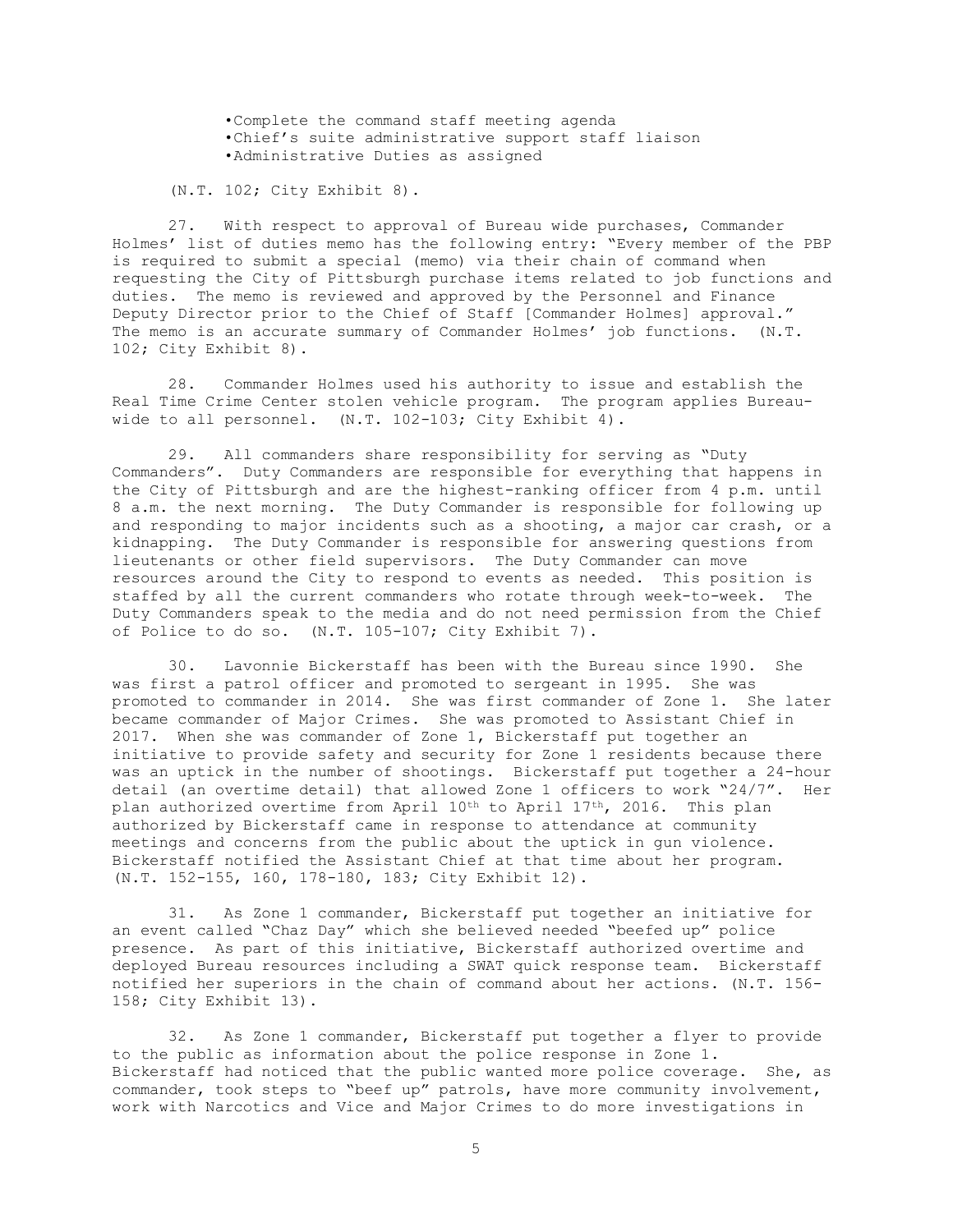Zone 1. She put this information in the flyer which was distributed to the public. (N.T. 159-161; City Exhibit 15).

### **DISCUSSION**

The Union has petitioned the Board to include the position of commander in the bargaining unit, alleging that the position has an identifiable community of interest with the police officers in the bargaining unit. The City opposes the petition and argues that the commanders should be excluded because they are managerial employes.

With respect to community of interest, it is clear that the commanders have an identifiable community of interest with the other police officers in the unit, but for their status as managerial which is discussed below. The Union in this matter put forth sufficient evidence to show that the commanders would have an identifiable community of interest with the other police officers. The City then had the burden of showing that the commanders should be excluded from the unit. The City met this burden.

The relevant test in this matter is set forth in Fraternal Order of Police Star Lodge No. 20 v. Pennsylvania Labor Relations Board, 522 A.2d 697 (Pa. Cmwlth, 1987), *aff'd* 522 Pa. 149, 560 A.2d 145 (1989). Under Star Lodge, the burden of proving that a position is managerial is on the party seeking to exclude the position. The party must prove that the position meets one of the six criteria of managerial status, which the Court identified as follows:

> Policy Formulation – authority to initiate departmental policies, including the power to issue general directives and regulations;

> Policy Implementation – authority to develop and change programs of the department;

> Overall Personnel Administration Responsibility – as evidenced by effective involvement in hiring, serious disciplinary actions and dismissals;

> Budget Making – demonstrated effectiveness in the preparation of proposed budgets, as distinguished from merely making suggestions with respect to particular items;

> Purchasing Role – effective role in the purchasing process, as distinguished from merely making suggestions;

> Independence in Public Relations – as evidenced by authority to commit departmental resources in dealing with public groups.

522 A.2d 697, at 705.

Significantly, the test for managerial status under Act 111 is disjunctive and not conjunctive, such that performance of any one of these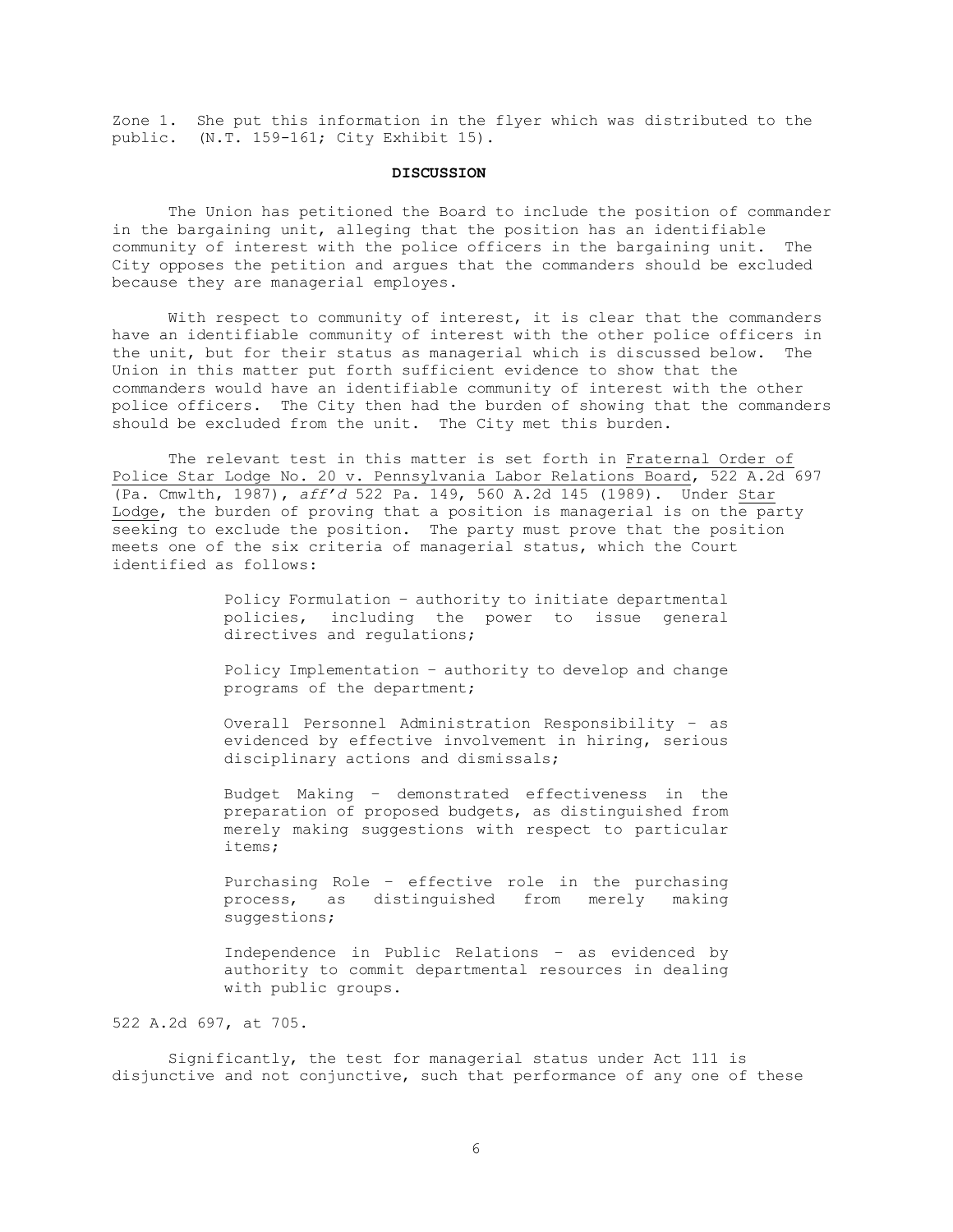functions results in a finding of managerial status. Elizabeth Township, 37 PPER  $\text{\ensuremath{\mathbb{I}}}$  90 (Final Order, 2006).

With respect to policy formulation, the record shows that the commanders do not have the authority to initiate departmental policies, including the power to issue general directives and regulations. On this issue, there was lengthy testimony and evidence regarding Commander Ragland's role in OSAR. I find that this record is not sufficient to establish that commanders are responsible for policy formulation, as the ultimate authority rests above the commanders in the chain of command and the record shows that Commander Ragland does not have effective authority to formulate Bureau policy. The Chief of Police relies upon OSAR as a dedicated and focused support for the Chief's job of promulgating policy for the Bureau, but the record shows that the Chief of Police has not delegated his power to formulate policy to OSAR.

With respect to policy implementation, the record shows that commanders have the authority to develop and change programs of the department. In this matter, Chief Schubert credibly testified that Commander Holmes has used his authority as commander to issue and establish the Real Time Crime Center stolen vehicle program. The program applies Bureau-wide to all personnel. Commander Holmes was also responsible for implementing the Bureau's participation in the Department of Justice community program under then-President Obama. This is sufficient evidence to show that commanders have the authority to develop and change programs for the whole Bureau.

With respect to overall personnel administration responsibility, the Board recently held the following:

> Absent evidence of effective involvement in all three elements of hiring, firing and serious discipline, which would support a finding of overall personnel administration responsibility, performance of only one or two elements amounts to no more than carrying out supervisory duties. Thus, under Star Lodge, to establish managerial status through  $\overline{the}$  criterion of overall personnel administration responsibility, there must be evidence that the position at issue is effectively involved in hiring, issuing serious discipline and dismissals.

Warminster Township, 50 PPER ¶ 26 (Final Order, 2018)(internal citations omitted).

The record shows that commanders have effective involvement in hiring, but do not have the authority or effective authority to issue serious disciplinary actions and dismissals. With respect to hiring, the record shows that, as commander of the administrative branch, Commander Fisher made selections for vacancies in his unit. He and his staff put out a solicitation of interest, conducted interviews of candidates and made the final determination which would be forwarded to the Assistant Chief. The recommendations were usually followed which means Fisher's determinations were effective.

However, the record does not show that commanders have effective involvement in issuing serious discipline or dismissals. The record shows that commanders are the first step (along with other supervisors) in a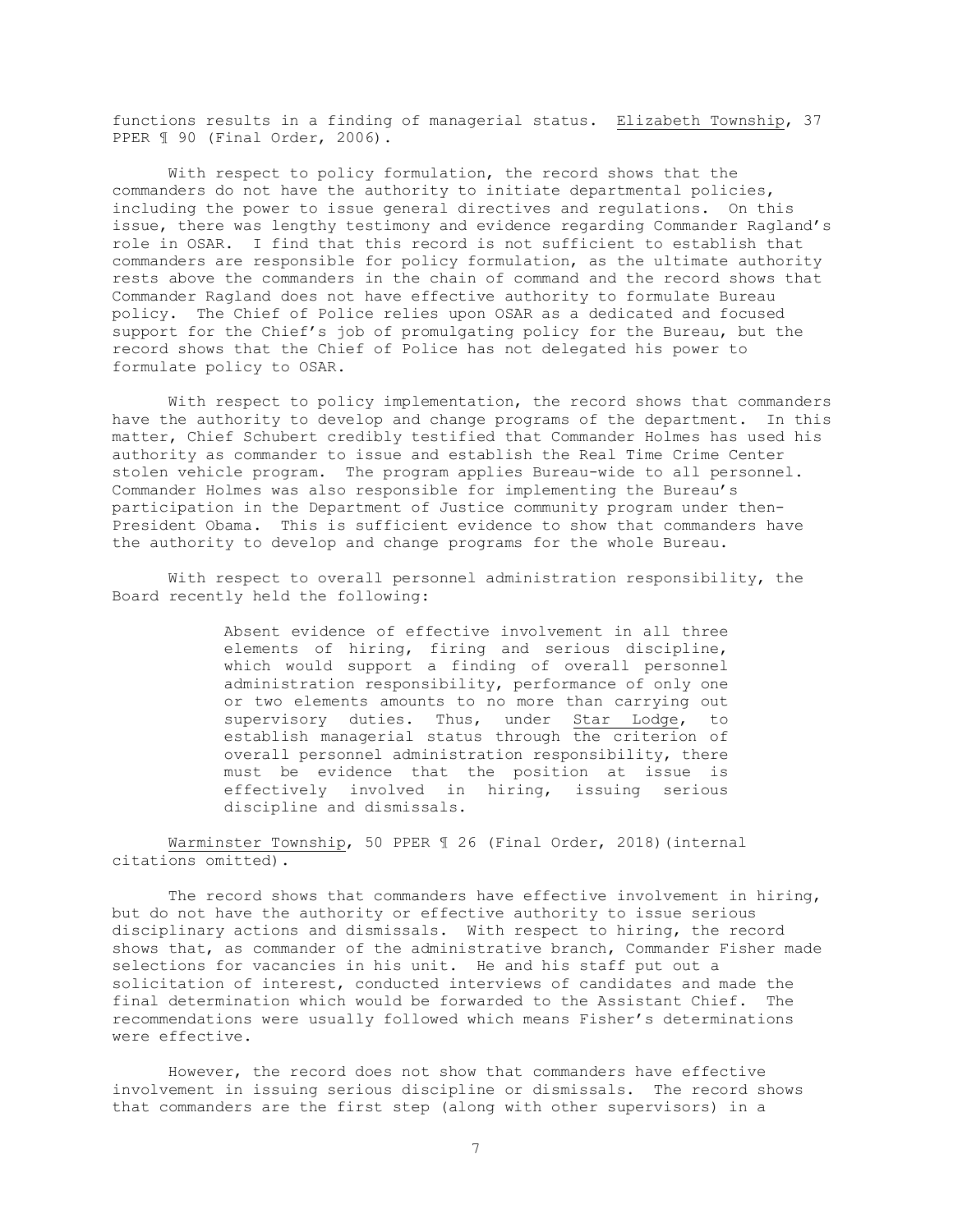lengthy discipline process where the ultimate authority for serious discipline is above commanders in the chain of command and lies with the Public Safety Director. There is no evidence on this record of commander's role in terminating employment of any police officer. Therefore, the record shows that commanders do not meet all of the elements of this prong, and, pursuant to Warminster Township, supra, they do not meet the Star Lodge factor for overall personnel administration responsibility.

With respect to budget making, there was no evidence in this record that commanders were involved in budget making.

With respect to purchasing role, the evidence in this matter shows that commanders have an effective role in the purchasing process, as distinguished from merely making suggestions. The record shows that Commander Holmes is responsible for approving or disapproving all purchases within the Bureau. Commander Holmes' duties were credibly testified to by Chief Schubert, and the City supported Chief Schubert's testimony with respect to Commander Holmes duties with persuasive and credible evidence in the form of City Exhibit 8, which is a recent memo describing Holmes' duties as a commander. This memo states that: "Every member of the PBP is required to submit a special (memo) via their chain of command when requesting the City of Pittsburgh purchase items related to job functions and duties. The memo is reviewed and approved by the Personnel and Finance Deputy Director prior to the Chief of Staff [Commander Holmes] approval." This memo along with Chief Schubert's credible testimony support a finding that commanders have an effective role in the purchasing process for the Bureau.

With respect to independence in public relations, the record shows commanders have had the authority to commit departmental resources in dealing with public groups. In order to satisfy this prong, the rank in question should appear before governmental groups and the public as departmental spokesman with the authority to make commitments of the manpower and resources of the department. "When public relations actions reveal policy independence in the commander, they are managerial, as distinguished from mere informational contacts with the public." Star Lodge, supra.

The record in this matter shows that Commander Holmes has independence in public relations. Chief Schubert credibly testified that when Commander Holmes meets with other organizations and the community, Holmes has the authority to speak for the Chief of Police and make commitments on behalf of the Bureau.

Additionally, in this matter, Lavonnie Bickerstaff credibly testified that when she was commander of Zone 1 she, in response to dealing with communications with the public, initiated programs that used department resources. As Zone 1 commander, Bickerstaff put together an initiative for an event called "Chaz Day" (City Exhibit 13). As part of this initiative, Bickerstaff authorized overtime and deployed resources from the Bureau including a SWAT quick response team. Though Bickerstaff had superior officers in the chain of command whom she notified about these actions, her decisions effectively implemented the plans. In particular, I find the following testimony from Bickerstaff on direct to be credible:

> Q. What kind of requests would you get from the community in Zone 1?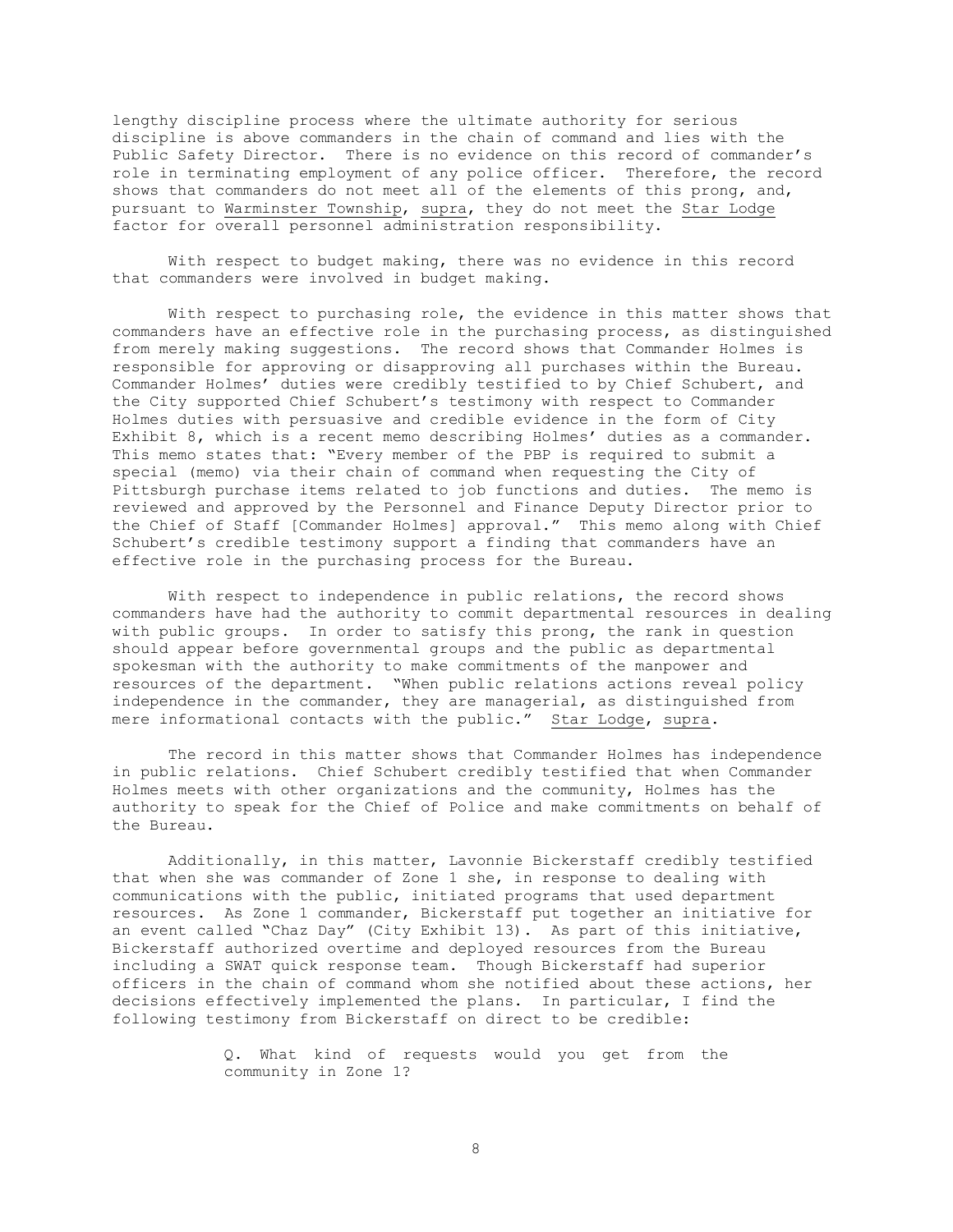A. The majority of the requests of the – during that time, 2015 to 2016, was they wanted more police and they wanted more coverage and they wanted the violence to stop, the gun violence to stop.

Q. And what steps did you take to address those concerns?

A. The primary step that I took, of course, was to actually beef up patrols, have more community involvement, work with Narcotics and Vice and Major Crimes detectives over here in Major Crimes and in Investigations so that I could drive down some of the violence.

Q. And would you communicate some or any those efforts to the community?

A. Yes. And I put them in that flier [City Exhibit 15]. That was the primary purpose of the flier so somebody would have action steps they could take away with them.

Q. And those items that you just listed, who would approve them?

A. I approve them. I put together the flier. I did most of the work when it came to Zone 1 as far as management of that team.

[N.T. 160-161]. Specifically, City Exhibit 15, which is a public flyer put together by Bickerstaff when she was a commander, shows that commanders in the Bureau have independence in public relations. On the flyer Bickerstaff's name and rank (commander) are listed on top of the page which denotes that the flyer came from Commander Bickerstaff and was issued under her authority. In the section "ZONE ONE POLICE RESPONSE", one of the listed elements is "Increase Police Visibility in High-Crime Areas". I find that, based on the record as a whole, increasing the visibility of the police in high-crime areas is a commitment of Bureau resources. Thus, taken together, the flyer shows the public that Commander Bickerstaff has the authority to, and is, committing Bureau resources and reveals policy independence as commander. This satisfies the Star Lodge test for independence in public relations.

Continuing, the record in this matter shows that **all** commanders, serving as "Duty Commanders", have independence in public relations. Commanders share responsibility for serving as "Duty Commanders". Duty Commanders are responsible for everything that happens in the City of Pittsburgh as the highest-ranking officer from 4 p.m. until 8 a.m. the next morning. The Duty Commander can move resources around the City to respond to events as needed. The Duty Commanders speak to the media and do not need permission from the Chief of Police to do so. I find that this record shows that the Duty Commander is the public face of the Bureau with the authority to make commitments of the manpower and resources of the Bureau.

Outside of the scope of the Star Lodge analysis, the Union presented evidence and made arguments for the proposition that commanders took the role of the now-defunct captain rank in the Bureau. The Union argues that the